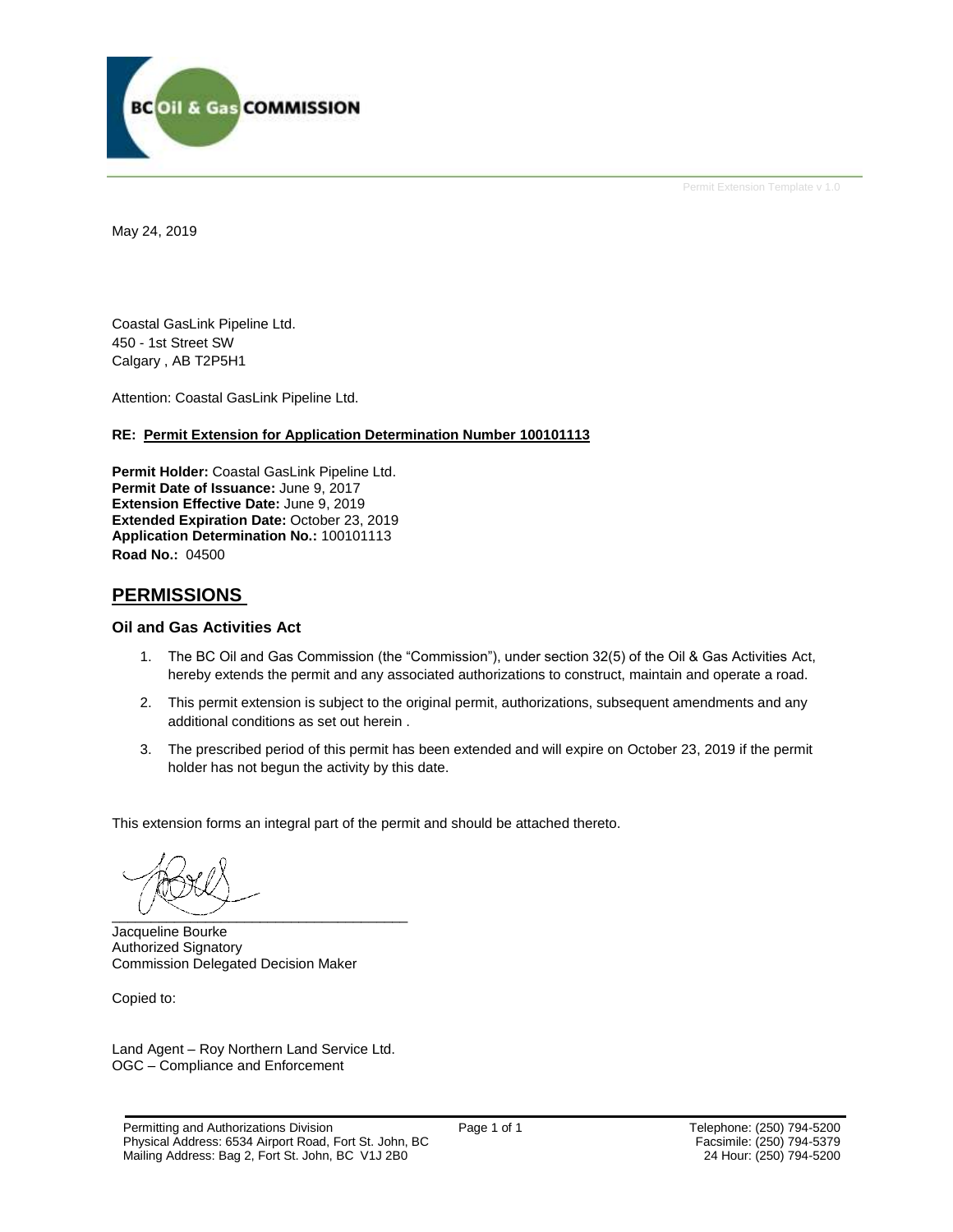

OGAA Permit Template v 3.6

June 9, 2017

Coastal GasLink Pipeline Ltd. 450 – 1st Street SW Calgary, AB T2P 5H1

Attention: Coastal GasLink Pipeline Ltd.

## **RE: Determination of Application Area Number 100101113**

**Permit Holder:** Coastal GasLink Pipeline Ltd. **Date of Issuance:** June 9, 2017 **Effective Date:** June 9, 2017 **Application Submitted Date:** April 20, 2017 **Application Determination Number**: 100101113 **Approved Disturbance Footprint:** 0.865 ha

# **ACTIVITIES APPROVED**

| <b>Road Number No.: 04500</b>               | <b>Segment No.: 001</b> |
|---------------------------------------------|-------------------------|
| Associated Oil & Gas Activity No.: 00163317 | <b>Type: Deck Site</b>  |

# **GENERAL PERMISSIONS, AUTHORIZATIONS and CONDITIONS**

# **PERMISSIONS**

## **Oil and Gas Activities Act**

- 1. The BC Oil and Gas Commission, under section 25 (1) of the Oil and Gas Activities Act, hereby permits the Permit Holder referenced above to carry out the following activities subject to the conditions contained herein, any applicable exemptions and authorizations:
	- a) To construct, maintain and operate an oil and gas road as detailed in the Activity Details tables below.
- 2. The permissions and authorizations granted under this permit are limited to the area identified in the spatial data submitted to the Commission in the permit application as identified and dated above; herein after referred to as the 'activity area'.

## **Petroleum and Natural Gas Act**

3. Pursuant to section 138(1) of the Petroleum and Natural Gas Act, the Permit Holder is permitted to enter, occupy and use any unoccupied Crown land located within the activity area to carry out the oil and gas activities and related activities permitted, or authorized herein.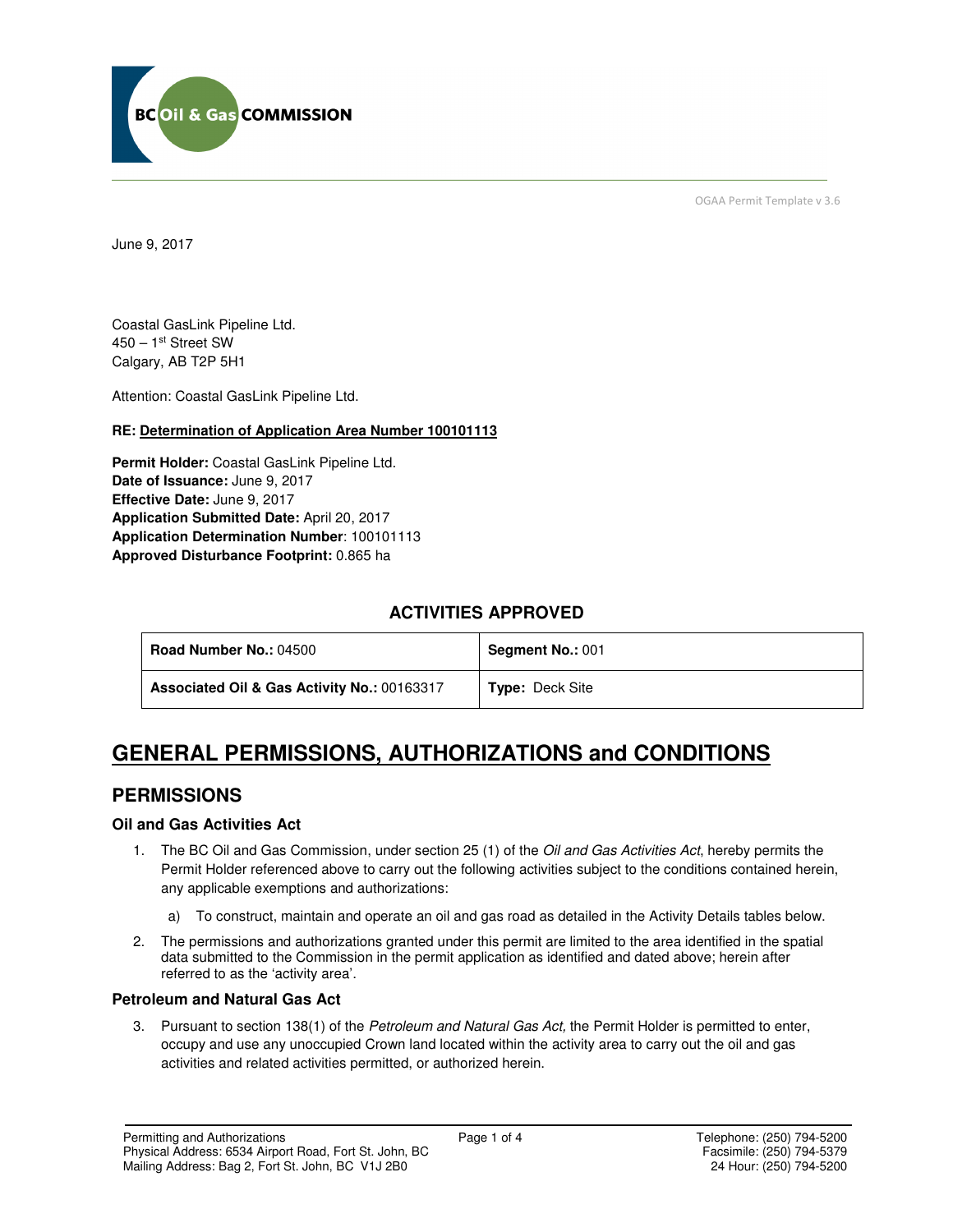Application Determination number: 100101113 Date Issued: June 9, 2017

- a) The permission to occupy and use Crown land does not entitle the Permit Holder to exclusive possession of the area.
- b) The total disturbance within the activity area must not exceed the total approved disturbance footprint as referenced above.

# **AUTHORIZATIONS**

### **Forest Act**

4. The Commission, pursuant to section 47.4 of the Forest Act, hereby authorizes the removal of Crown timber from the activity area under the cutting permits associated with the Master Licence(s) as follows:

 **Master Licence to Cut No.:** M02341

 **Cutting Permit No.:** 31

 **Timber Mark No.:** MTC063

 **Total New Cut:** 0.865 ha

 **Forest District**: (DPG) Prince George Natural Resource District

 **Region:** Interior

5. The cutting permits are deemed spent upon the submission of the post-construction plan or upon either the cancellation or expiry of the activities authorized under the permit.

# **CONDITIONS**

## **Notification**

- 6. A notice of construction start must be submitted prior to the commencement of activities under this permit 48 hours before or as per the relevant legislation if longer than 48 hours. Notification must submitted via Kermit for pipelines and facilities. For all other activity types notification must be submitted through OGC.ExternalNotifications@bcogc.ca.
- 7. Within 60 days of the completion of construction activities under this permit, the Permit Holder must submit to the Commission a post-construction plan as a shapefile and PDF plan accurately identifying the location of the total area actually disturbed under this permit. The shapefile and plan must be submitted via eSubmission.
- 8. The Permit Holder must notify the Saulteau First Nations Lands Department office two (2) working days prior to commencement of activities under this permit. Notification must be sent to Fernie Garbitt at fgarbitt@saulteau.com.

#### **General**

- 9. The rights granted by this permit in relation to unoccupied Crown land are subject to all subsisting grants to or rights of any person made or acquired under the Coal Act, Forest Act, Land Act, Mineral Tenure Act, Petroleum and Natural Gas Act, Range Act, Water Sustainability Act or Wildlife Act, or any extension or renewal of the same.
- 10. The Permit Holder must not assign, sublicense or permit any person to use or occupy any Crown land within the activity area, other than its employees, contractors or representatives, without the Commission's written consent.
- 11. The Permit Holder must ensure that any Crown land within the activity area is maintained in a condition so as to minimize hazards, including but not limited to hazards associated with storage of materials and equipment.
- 12. The Permit Holder must ensure that any Crown land within the activity area is maintained free of garbage, debris and unused equipment.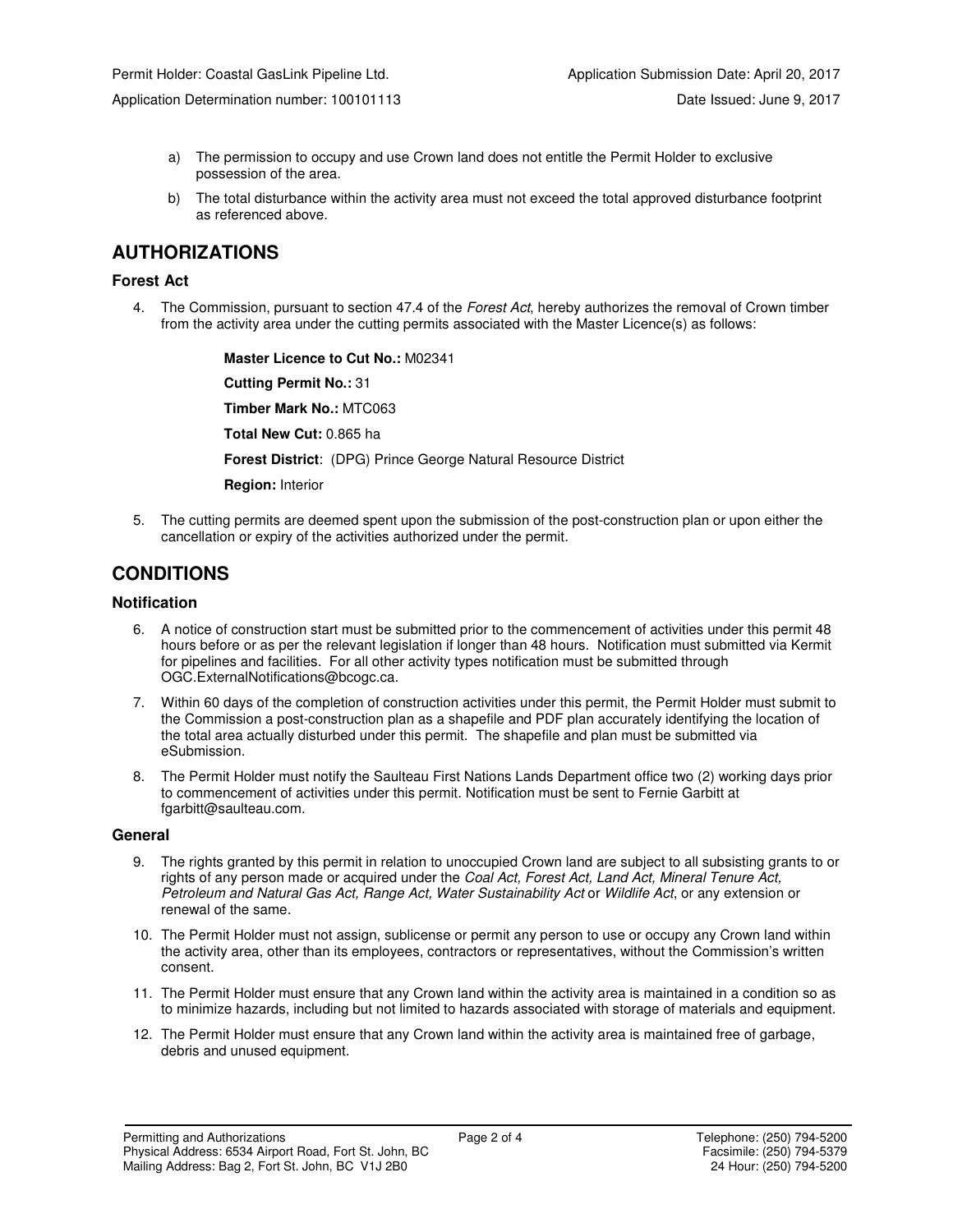Application Determination number: 100101113 Date Issued: June 9, 2017

## **Environmental**

- 13. Construction activities must not result in rutting, compaction or erosion of soils that cannot be reasonably rehabilitated to similar levels of soil productivity that existed on the operating area prior to the construction activities taking place.
- 14. Any temporary access must be constructed and maintained in a manner that provides for proper surface drainage, prevents pooling on the surface, and maintains slope integrity.
- 15. Except with leave of the Commission, the Permit Holder must not undertake any construction or significant maintenance activities within the Hart Caribou Herd Area between May 15 and July 15.
- 16. (1) Prior to construction and operating, the Permit Holder must submit a report, to the satisfaction of the Commission, for the monitoring and maintenance of ground and slope stability on areas where the stability:
	- a) may be affected by clearing or construction of the road; or
	- b) may affect the safe operation of the road.

(2) The report must be prepared by a qualified professional and must include an assessment of and monitoring plan for any areas where karst or ground subsidence may be located.

#### **Clearing**

- 17. The Permit Holder is permitted to fell any trees located on Crown land within 1.5 tree lengths of the activity area that are considered to be a safety hazard according to Workers Compensation Act regulations and must be felled in order to eliminate the hazard. Trees or portions of these trees that can be accessed from the activity area without causing damage to standing timber may be harvested.
- 18. The holder of the cutting permit must pay to the government, stumpage and any waste billing determined in accordance with the terms of this authorization.
- 19. The authorized cutting permit does not grant the Permit Holder the exclusive right to harvest Crown timber from the activity area. Authority to harvest some or all of the timber may be granted to other persons. The Permit Holder's right to harvest timber applies to any timber found on the site at the time they undertake harvesting activities.
- 20. All harvested Crown Timber must be marked with the cutting permit's associated Timber Mark.
- 21. Stumpage for Cutting Permit No. 31 will be calculated in accordance with the Interior Appraisal Manual as amended from time to time.
- 22. Any waste assessments applied under the Master Licence to Cut are subject to the merchantability specifications and monetary waste billing requirements in the Provincial Logging Residue and Waste Manual specific to the region associated with the Cutting Permit authorization.

### **Archaeology**

- 23. An Archaeological Impact Assessment report must be submitted to the Commission as soon as practicable.
- 24. If artifacts, features, materials or things protected under section 13(2) of the Heritage Conservation Act are identified, the Permit Holder must, unless the Permit Holder holds a permit under section 12 of the Heritage Conservation Act issued by the Commission in respect of that artifact, feature, material or thing:
	- a) immediately cease all work in the vicinity of the artifacts, features, materials or things;
	- b) immediately notify the Commission and the Archaeology Branch of the Ministry of Forests, Lands and Natural Resource Operations; and
	- c) refrain from resuming work in the vicinity of the artifacts, features, materials or things except in accordance with an appropriate mitigation plan that has been prepared in accordance with the Heritage Conservation Act and approved by the Archaeology Branch of the Ministry of Forests, Lands and Natural Resource Operations.